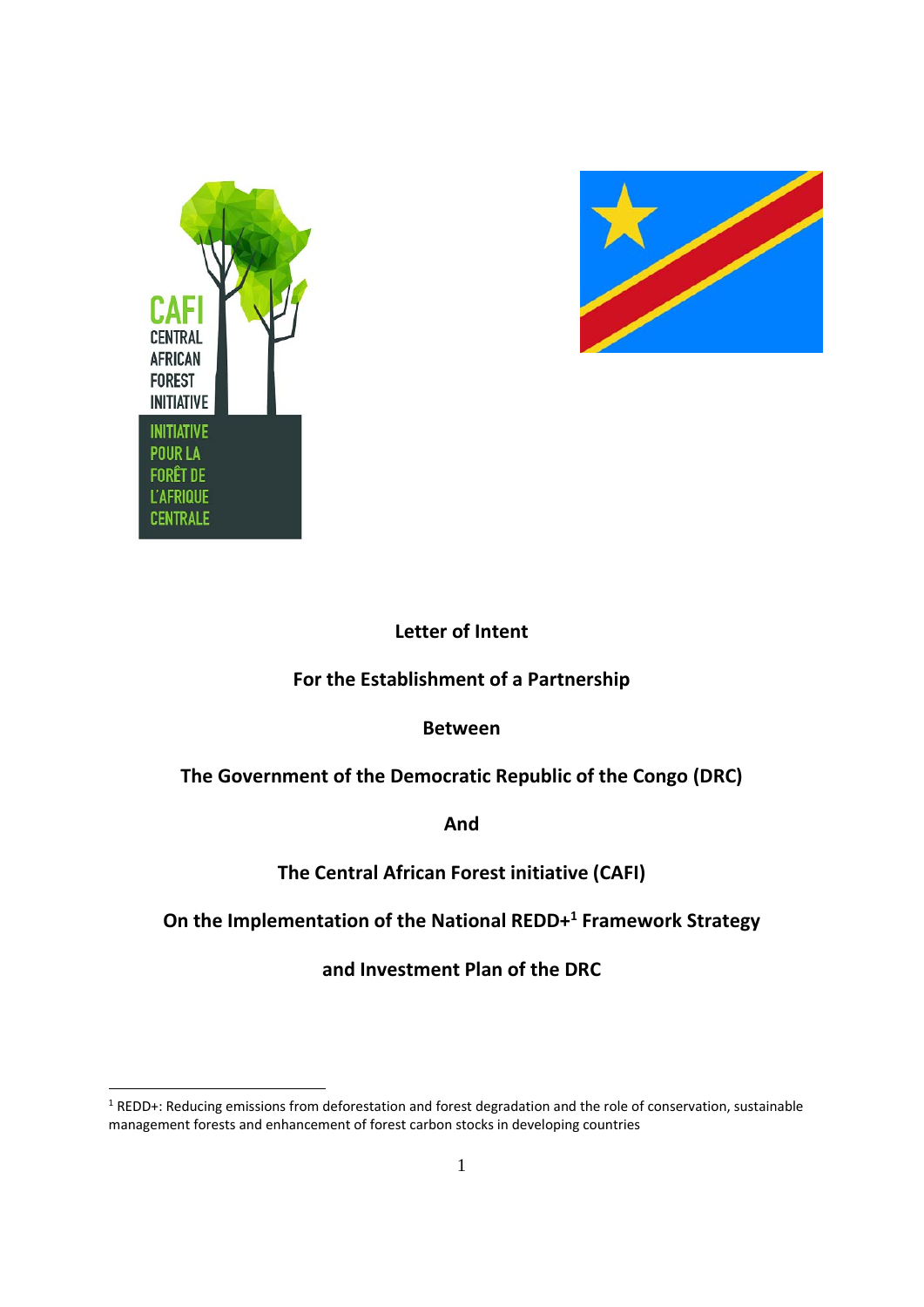# **I. PREAMBLE AND CONTEXT**

# *Considering:*

- The challenges of poverty reduction and economic and social development, as well as sustainable management and protection of natural resources, and their importance for the achievement of the objectives of human well‐being and social equity;
- The seriousness of the issues related to climate change, one of the greatest challenges the planet is facing today, and yet one that also represents a unique opportunity for the emergence of a sustainable prosperity through international cooperation on climate;
- The need, to achieve these sustainable development goals, for the establishment of policies and measures that are agreed upon both at the national and international levels;
- The international negotiations under the United Nations Framework Convention on Climate Change, and notably the Warsaw Framework and the Paris Agreement and the three REDD+ decisions adopted at COP21<sup>2</sup>, to which all members of this partnership have adhered;
- The magnitude of issues related to the transformation of the Democratic Republic of the Congo's development path towards a green economy, towards a sustainable economic and social development, as well as efforts to mitigate climate change globally;

# *Recognizing:*

-

- The major advances of the REDD+ process in DRC, including: (i) achieving a national consensus on the drivers of deforestation, confirmed by the participatory development of the National REDD+ Framework Strategy, approved by the Government in November 2012; (Ii) creating the National REDD + Fund (financial mechanism); (iii) validating the Investment Plan of the Forest Investment Programme (FIP); (iv) validating the DRC REDD + Investment Plan; (v) the development of REDD + implementation tools, and (vi) the validation by the FCPF Participants Committee of the report on the Readiness‐Package Self‐Assessment;
- The highly cross-sectoral and multisectoral nature of the REDD + process in the DRC, in order to deal with, in an integrated manner, the multiple drivers of deforestation, in line with international best practices, and based on the vision of the Government of the DRC for low carbon development;
- The commitments to reforms related to the land‐use taken in 2013 by the DRC, with five REDD+ measures appearing Economic Governance Matrix of the country that reflect the high level political commitment demonstrated by the DRC;
- The need to actively promote the establishment of international partnerships to support the achievement of ambitious results of slowing, halting and reversing the decline of forest cover and carbon stocks globally, as recognized by the New York Declaration for Forests, the Lima and Bonn Challenges, to which the DRC is a signatory;

 $2$  16/CP.21 (joint mitigation and adaptation approaches), 17/CP.21 (summary of information on safeguards, 18/CP.21 (non-carbon benefits)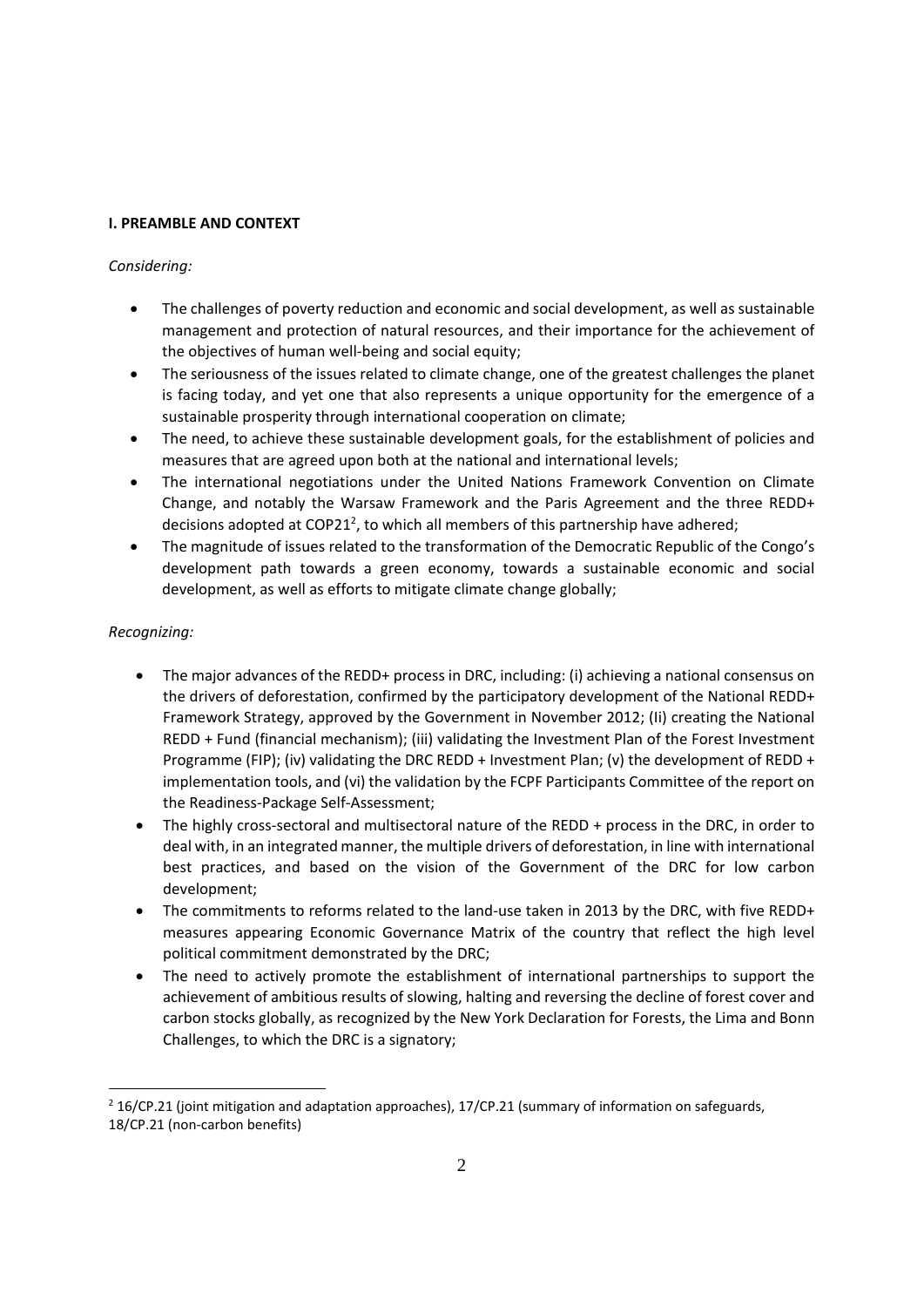- The stated willingness of the Government of the DRC to implement the DRC's National REDD+ Framework Strategy and Investment Plan, in line with its operating principles, that include:
	- o A logic of performance in program implementation, with at least half of funding intended to support field interventions, especially through subnational large-scale programs;
	- o The integration of objectives of adaptation and resilience to climate change;
	- o Compliance with the REDD+ social and environmental safeguards developed at the country's level, based on the Cancun guidelines, including the principles of consultation and participation;

# *Recalling:*

- The UN Declaration on the Rights of Indigenous Peoples and the African Charter on Human and Peoples' Rights, and acknowledging their relevance in the context of this Letter of Intent;
- The Aichi targets under the Convention on Biological Diversity to increase the acreage of the network of protected areas to at least 17 per cent;
- The Paris Agreement acknowledging that *"Parties should, when taking action to address climate change, respect, promote and consider their respective obligations on human rights, the right to health, the rights of indigenous peoples, local communities, migrants, children, persons with disabilities and people in vulnerable situations and the right to development, as well as gender equality, empowerment of women and intergenerational equity";*

*In view of the objective of the CAFI initiative:*

- Recognize and preserve the value of the forest in Central Africa with a view to mitigate climate change, reduce poverty and contribute to sustainable development;
- Support the implementation of holistic investment frameworks for low-carbon development, including political reform and national measuresto addressthe drivers of deforestation and forest degradation that meet established environmental and social safeguards at the national level;
- Support the coordination of external interventions on a national policy framework;
- Constitute a forum for partnerships and sharing of experiences between countries.

# *Taking into account:*

-

- The signature, during the meeting of the General Assembly of the United Nations in New York on 29 September 2015<sup>3</sup>, of a joint declaration between on one hand the countries of Central Africa with high humid forest cover and on the other hand a coalition of committed donors;
- The presentation of the DRC's REDD+ National Investment Plan to the Executive Board of CAFI on 26 October and 7 December 2015;

The parties agree to establish a cooperative partnership for the implementation of the DRC's National REDD+ Framework Strategy and REDD+ Investment Plan over the 2016‐2020 period, on the basis of this

<sup>3</sup> https://www.cafi.org/en/Joint\_Declaration.aspx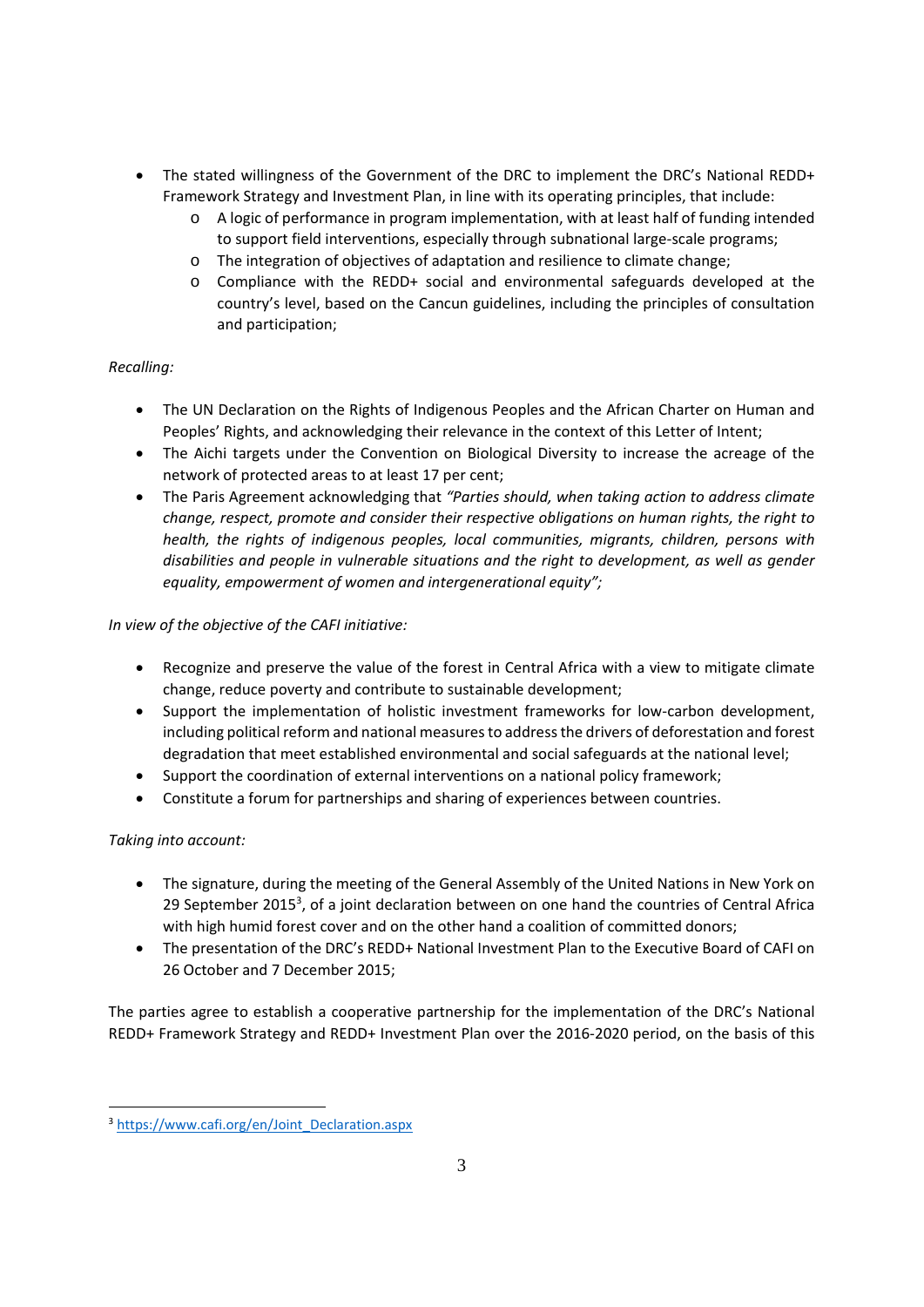Letter of Intent and the CAFI decision on a country allocation to DRC made by the CAFI Executive Board on 22 April.

Furthermore, they agree to a potential extension of the partnership beyond 2020, based on results achieved and availability of funding. It is envisioned that such an extended partnership would be based on payments for results in terms of reduced emissions from deforestation and forest degradation at a national level, while recognizing the importance of complementary investments needed prior to achieving some of the results, and that the basis of the partnership with CAFI remains the DRC National REDD+ Framework Strategy and Investment Plan.

### **II. PARTNERSHIP PRINCIPLES AND OBJECTIVES**

# **Article I. Purpose of the Letter of Intention**

This Letter of Intention sets out the respective obligations of the parties within this partnership, in which:

a. The DRC is committed, on the basis of substantial, additional, new and predictable funding, to reduce its greenhouse gas emissions from deforestation and forest degradation including through striving to end the loss of natural forests by 2030, in accordance with the New York Declaration for Forests, and in line with the objectives of the National REDD+ Framework Strategy.

The DRC, on the same conditions, further commits to develop its Forest Reference Emission level(s) (FREL(s)) in dialogue with the CAFI Executive Board and to seek to reduce its deforestation compared to the FREL(s) in areas of integrated programs towards 2020, while aiming in the rest of the country to advance towards the 2030 objective aforementioned.

b. CAFI is committed to mobilize and secure funding to implement interventions identified in the DRC's National REDD + Investment Plan, designed to reduce greenhouse gas emissions from forests and poverty, starting notably with key reforms.

The respective commitments defined above (a & b) must be implemented with a view to jointly contributing to: (i) improving governance structures and capacity that enable government, communities and forest operators to sustainably manage forests (ii) improving the populations' living conditions and reducing poverty, especially in rural areas, (iii) the sustainable management of natural resources, and (iv) strengthening conservation, carbon sequestration, biodiversity and climate resilience of its forest ecosystems.

### **Article II. General principles of the LOI**

The following principles will form the foundation for all activities supported through CAFI:

1. Respect of rights and aspirations of all stakeholders, including local communities and indigenous peoples, will be taken into consideration at the start of the planning phase and during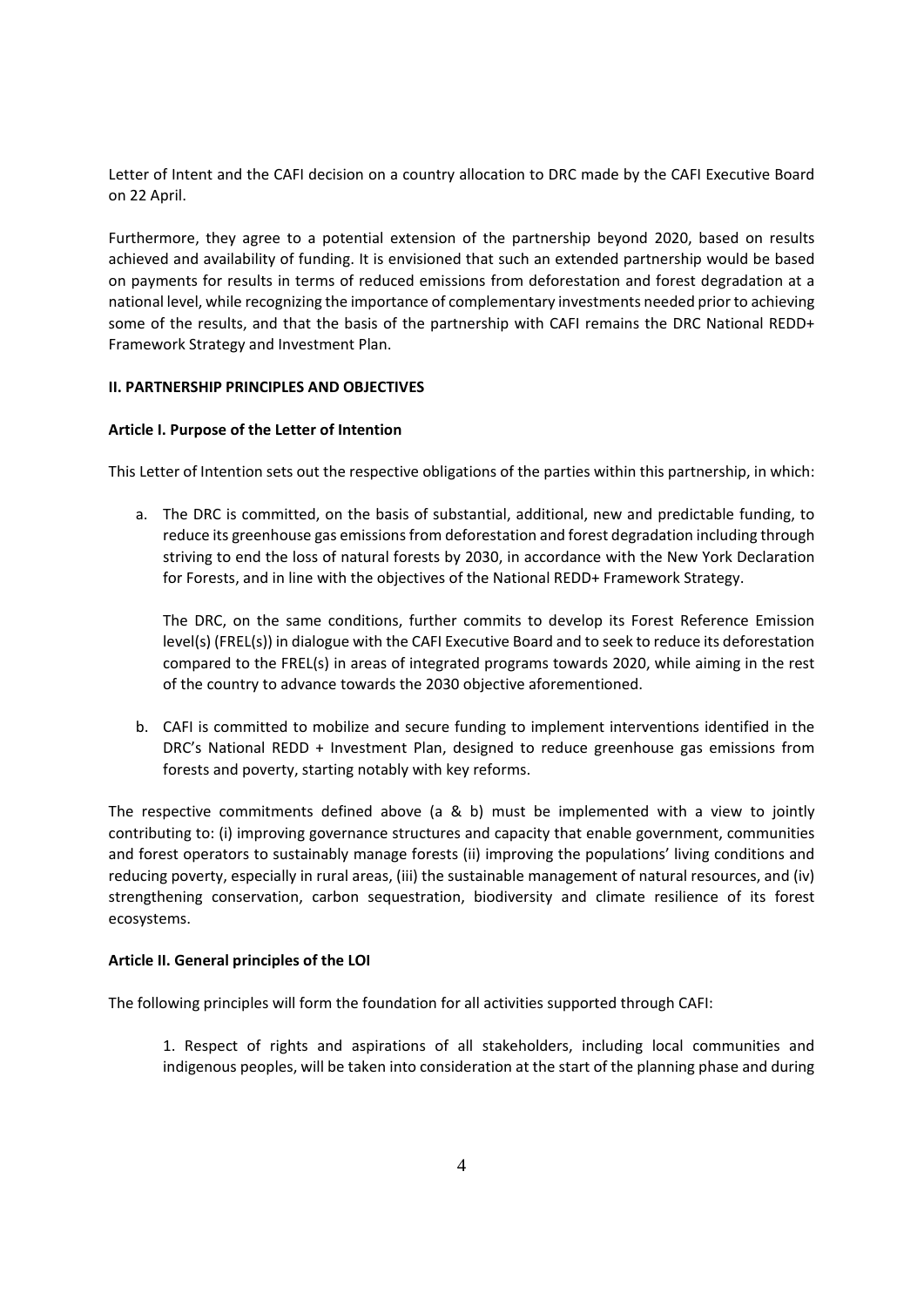implementation, which shall contribute to improved stakeholders livelihoods and promote gender equality;

2. Consistency with the DRC's Intended Nationally Determined Contribution (INDC);

3. Respect of principles of consultation, participation and transparency in the processes of design and implementation of interventions from the National REDD+ Framework Strategy and Investment Plan, with due regard to UN‐REDD/FCPF Stakeholder engagement guidelines and national circumstances, while acknowledging and respecting the role and responsibilities of the State in final decisions. The practical modalities of stakeholder engagement in this context will be defined in a participatory manner in the roadmap validated by the national REDD+ Fund Steering committee before the 1st session of programmes approval;

4. Respect of the UNFCCC Warsaw Framework, including respect for the Cancun REDD+ social and environmental safeguards, and consistency with the DRC REDD+ national standards;

5. Consistency with the goals of the Paris Agreement of "*keeping the increase in global average temperature to well below 2°C above pre‐industrial levels; and to aim to limit the increase to 1.5°C*".

# **Article III. General Objectives**

The Government of the DRC states its intention to achieve the following general objectives that align with the eight major results pursued by the National REDD+ Framework Strategy and Investment Plan and the REDD+ measures in the governance matrix of the DRC. These aim in effect to address, in a holistic and integrated manner, the various current and future drivers of deforestation and forest degradation in the DRC whilst promoting and supporting the Cancun Safeguards and the DRC REDD+ standards. The following table details the general objectives on the basis of eight key outcomes that will all aim to respect both the 17 Sustainable Development Goals adopted in September 2015 and the Paris Agreement adopted in December 2015.

| 1. Agriculture                                                                                            |  |
|-----------------------------------------------------------------------------------------------------------|--|
| Develop and implement, in a participatory and transparent manner, an agricultural policy that contributes |  |
| to rural development and national food security while limiting the current and future impact on forests;  |  |

### **2. Energy**

Develop and implement, in a participatory and transparent manner, an energy policy of sustainable management of wood energy and partial substitute to the latter;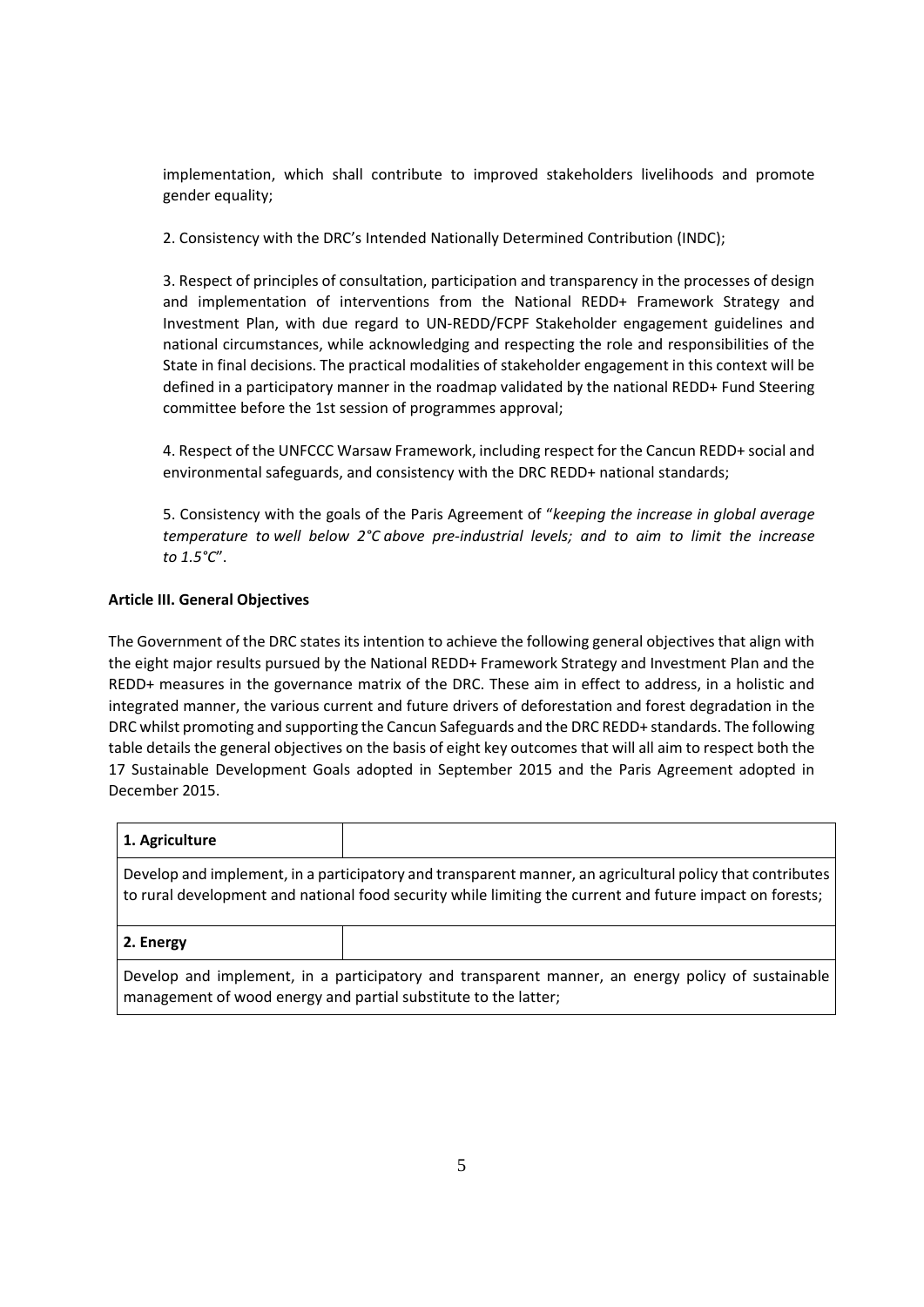| 3. Forests                                                                                                                                                                                                                                                                                                                                                                                                                                                                                                                                   |  |  |
|----------------------------------------------------------------------------------------------------------------------------------------------------------------------------------------------------------------------------------------------------------------------------------------------------------------------------------------------------------------------------------------------------------------------------------------------------------------------------------------------------------------------------------------------|--|--|
| Develop and implement, in a participatory and transparent manner, a forest policy for sustainable<br>management of forest resources by multiple stakeholders in the sector, including local and indigenous<br>communities, with particular emphasis on forest law enforcement, governance and various local and<br>community management models. DRC commits to strengthen oversight capacity in existing forest<br>exploitation areas, and in areas where potential new concessions will be attributed, in order to apply the<br>forest law. |  |  |
| 4. Mining & Hydrocarbons                                                                                                                                                                                                                                                                                                                                                                                                                                                                                                                     |  |  |
| Adopt and implement, in a participatory and transparent manner, REDD + standards for mining and<br>hydrocarbon investments in forest areas in order to prevent, reduce and otherwise offset their impacts<br>on forests;                                                                                                                                                                                                                                                                                                                     |  |  |
| 5. Land-Use Planning                                                                                                                                                                                                                                                                                                                                                                                                                                                                                                                         |  |  |
| Develop and implement, in a participatory and transparent manner, a land-use policy that organizes and<br>optimizes the use of land and forest resources by the various national economic sectors, in respect of<br>rights recognized in the DRC legal system, to reduce its impact thereof on forests, reduce conflicts and<br>ensure sustainable development at national and local level;                                                                                                                                                  |  |  |
| <b>6. Land Tenure</b>                                                                                                                                                                                                                                                                                                                                                                                                                                                                                                                        |  |  |
| Develop and implement, in a participatory and transparent manner, a land-tenure policy that is equitable,<br>- including with regard to gender, vulnerable people, local communities and indigenous peoples-, and that<br>could ensure sustainable and non-confrontational management of land and clarification of tenure rights,<br>with the goal of limiting the conversion of forest lands;                                                                                                                                               |  |  |
| 7. Population                                                                                                                                                                                                                                                                                                                                                                                                                                                                                                                                |  |  |
| Support the participatory implementation of the 2014-2020 National Multisectoral Strategic Plan on<br>Family Planning;                                                                                                                                                                                                                                                                                                                                                                                                                       |  |  |
| 8. Governance                                                                                                                                                                                                                                                                                                                                                                                                                                                                                                                                |  |  |
| Promote the alignment of interventions in the country by the national public sector and the national and<br>international private sector on REDD+ objectives; ensure transparency and consolidation of information<br>as well as law enforcement in sectors relevant to REDD+.                                                                                                                                                                                                                                                               |  |  |

The milestones associated with these general objectives, presented in Annex II, are an integral part of this Letter of Intent. The Letter of Intent and its milestones will guide the implementation of the Investment Plan, including its programming phase.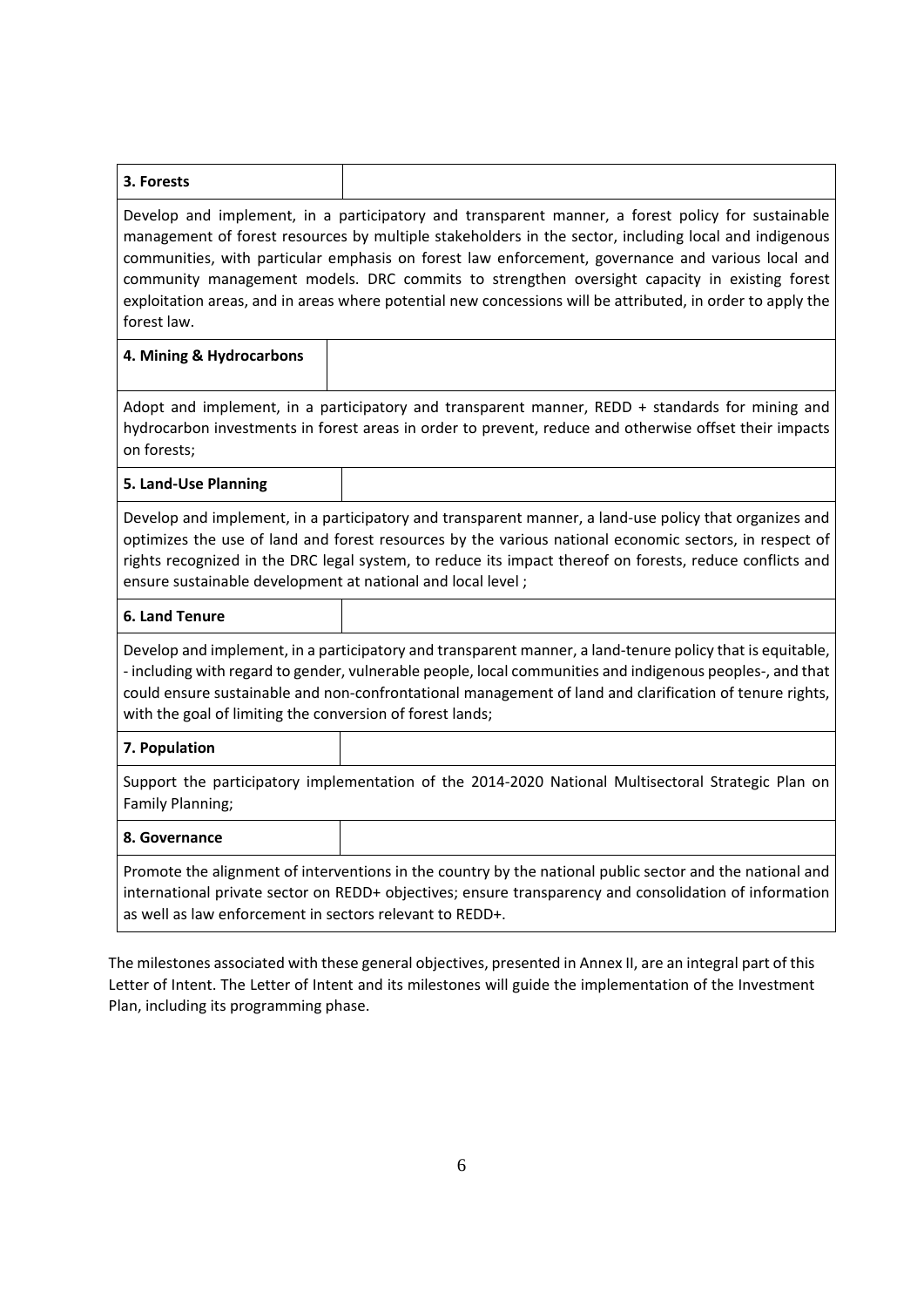## **III. PARTNERSHIP IMPLEMENTATION MODALITIES**

## **Article IV. The contribution**

The Executive Board of CAFI, in its decision of 22 April 2016, approved an allocation of at least TWO HUNDRED MILLION US dollars (US\$ 200,000,000.00) over the period 2016 to 2020 representing the contribution of CAFI to the implementation of the DRC's National REDD + Framework Strategy and Investment Plan, including ONE HUNDRED AND NINETY MILLION US dollars (US\$ 190,000,000.00<sup>4</sup>) from the CAFI Fund and the parallel funding that could be added, in accordance with the criteria defined in Article VII, second paragraph. The allocation is subject to the fulfillment of the conditions in the CAFI Standard Administrative Arrangement including conditions relevant to availability of funds.

In accordance to the CAFI Fund Standard Administrative Agreement<sup>5</sup>, the request from the Minister of Finance of the DRC, in his capacity as Chairman of the National Fund Steering Committee to make sub‐ tranches available, will be based on the financial needs defined in the annual work plan of the REDD+ National Fund, its programmatic projections and the relevant financial and narrative reports from implementers.

The funding will be made available for programming under the DRC National Fund in two tranches, the first one of up to ONE HUNDRED AND TWENTY MILLION US dollars (US\$ 120,000,000.00) from the signing of this Letter of Intent and in accordance with the tentative schedule included in ANNEX I, and a second one of up to EIGHTY MILLION US dollars (US\$ 80,000,000.00) dependent on independent verification as specified in ARTICLE X of the achievement of the intermediate milestones shown in ANNEX II.

The tentative schedule of Annex I can be modified to be consistent with programmatic delivery. Any change in the tentative schedule will not in itself affect the total amount of US\$ 120M\$/NOK 960M of the first tranche available to DRC.

# **Article V. Efforts to mobilize external funding**

Given the great challenges of mitigation and adaptation to climate change linked to the forest in the DRC, CAFI declares its intention to continue the financial mobilization efforts in support of the implementation of the National REDD + Framework Strategy and Investment Plan.

# **Article VI. Efforts to mobilize domestic funding**

The Government of the DRC declares its intention to explore the potential of various ways of longer‐term mobilization of domestic contributions to finance the implementation of parts of the National REDD+

-

<sup>4</sup> Corresponding to a maximum of 1,520 million Norwegian crowns (NOK 1,520,000,000))

<sup>5</sup> http://mptf.undp.org/document/download/15192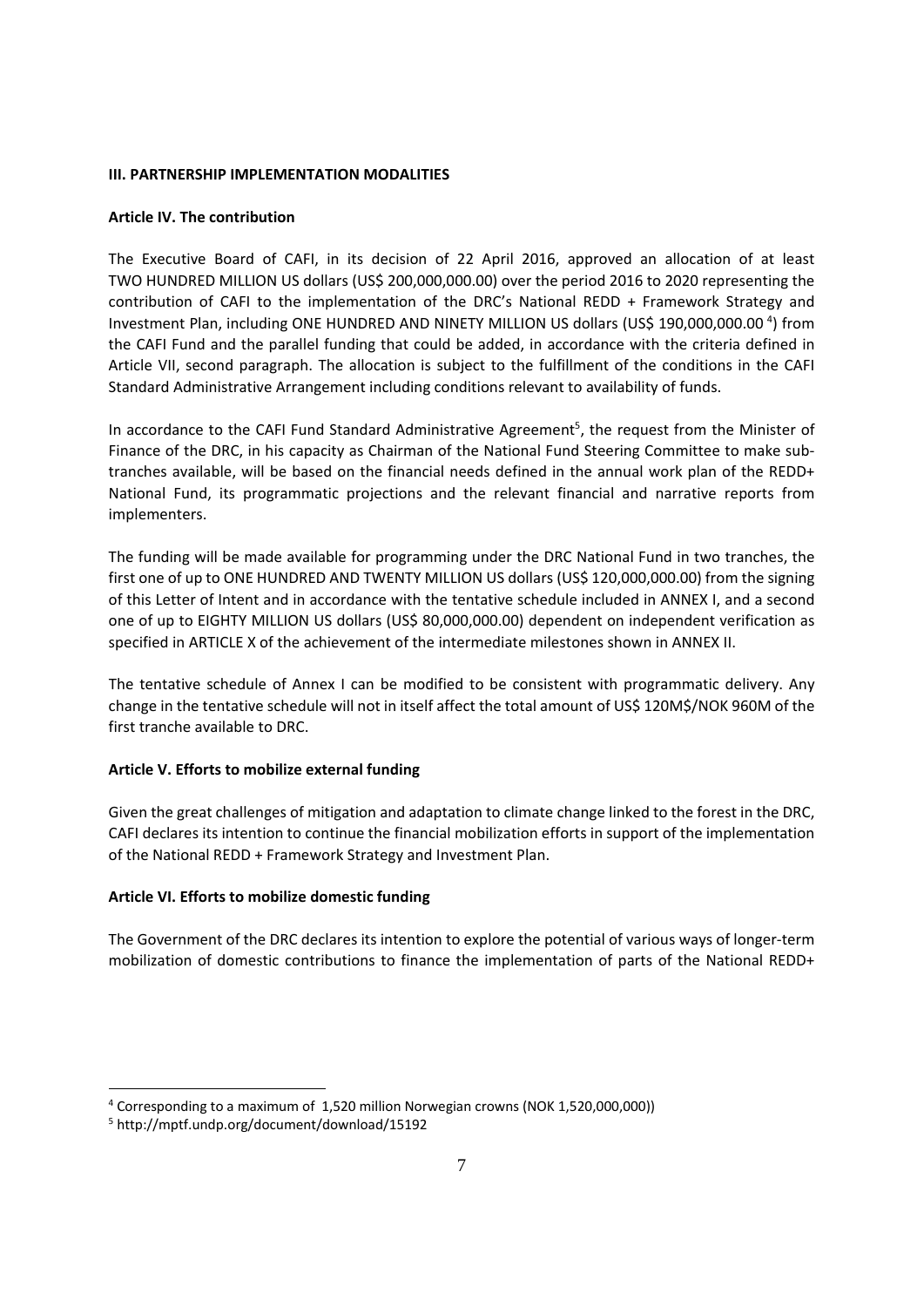Framework Strategy and Investment Plan. A first stock‐taking of this process will be made available by the end of 2018.

# **Article VII. Efforts to align external funding**

CAFI member countries declare their intention to strengthen their efforts to align their current and future funding programmes in the DRC on the objectives of the National REDD+ Framework Strategy and Investment Plan and through the National Fund.

Parallel funding will consider the following criteria:

- Be new , additional and predictable;
- Be validated by the Steering Committee and the Contributor, that will decide on its alignment with the REDD+ National Strategy, according to the simplified procedures on parallel funding that will be established by the National Fund;
- Demonstrate that they contribute directly to achieving the objectives defined in the REDD+ Investment plan;
- Demonstrate consistency with the evaluation procedures of the Fund;
- Contribute to the functioning of the governance structures of the National Fund.

# **Article VIII. Efforts to align domestic workplans and budgets**

The Government of the DRC declares its intention to progressively align its sectoral and intersectoral workplans and budgets with the objectives of its REDD+ National Framework Strategy and Investment plan.

# **Article IX. Mechanism for disbursement to the National REDD+ Fund**

The Minister of Finance of the DRC, in his capacity as Chairman of the National Fund Steering Committee, will send a request for the release of each sub-tranche to the CAFI Executive Board, based on documented financial needs, fifteen working days before each date set in the tentative schedule attached as Annex I hereto.

The CAFI Executive Board will then, subject to the fulfillment of the conditions in the SAA, within twenty working days from the dates set in the tentative schedule in Annex I, instruct the Administrative Agent to effect the release of the tranche to the National Fund account located in New York City and managed by the Administrative Agent.

The Administrative Agent will, within five working days, inform the Chairman of the National Fund Steering Committee of the availability of the funds for purposes of the approval of the programme portfolio.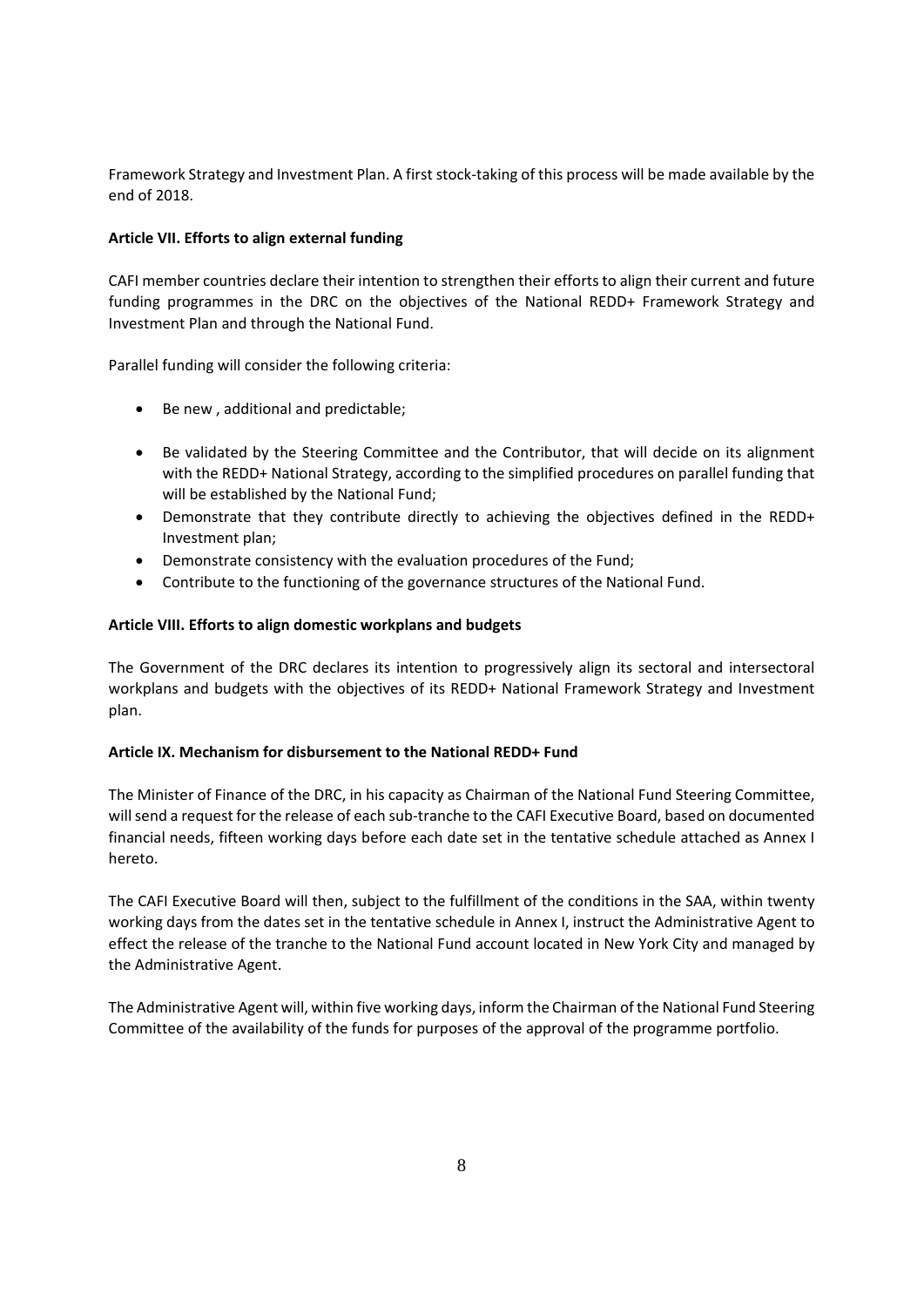#### **Article X. Independent verification**

Both parties agree that the independent verification will comprise a quantitative and qualitative assessment of the level of achievement of the intermediate milestones shown in Annex Il, according to three achievement criteria (i.e. full, partial, none). Only outcomes and milestonesspecified in Annex II will be evaluated. The independent verification will take into account whether potential parallel funding has been realized. Subsequent to the signing of this Letter of Intent, a methodology document will be jointly developed and approved by CAFI and the Government of the DRC, with a view to specifying the modalities of this independent milestone verification and the trigger for the second tranche.

### **Article XI. Annual partnership monitoring**

The Government of the DRC and CAFI donor countries agree on at least one annual meeting to discuss progress of the implementation of the partnership.

### **Article XII. Amendment to the Letter of Intent**

This Letter of Intent may be amended through an exchange of letters between the parties. The letters exchanged to this end shall then form an integral part of this Letter of Intent.

# **Article XIII. Termination of partnership**

After consultation between the Government of the DRC and CAFI, this Letter of Intent may be terminated by each party. The Letter of Intent shall cease to be in effect thirty (30) days after one party has notified in writing the other party of its decision to terminate it.

However, those commitments on which implementation is already under way under project/programmes approved by the DRC National Fund Steering Committee will have to remain covered until complete fulfilment.

## **Article XIV. Notification and communication**

Any notification or correspondence from the CAFI Executive Board to the Government will be sent together to the Ministry of Finance and the Ministry of Environment.

Any notification or correspondence from the Government to the CAFI Executive Board will be addressed by the Ministry of Finance.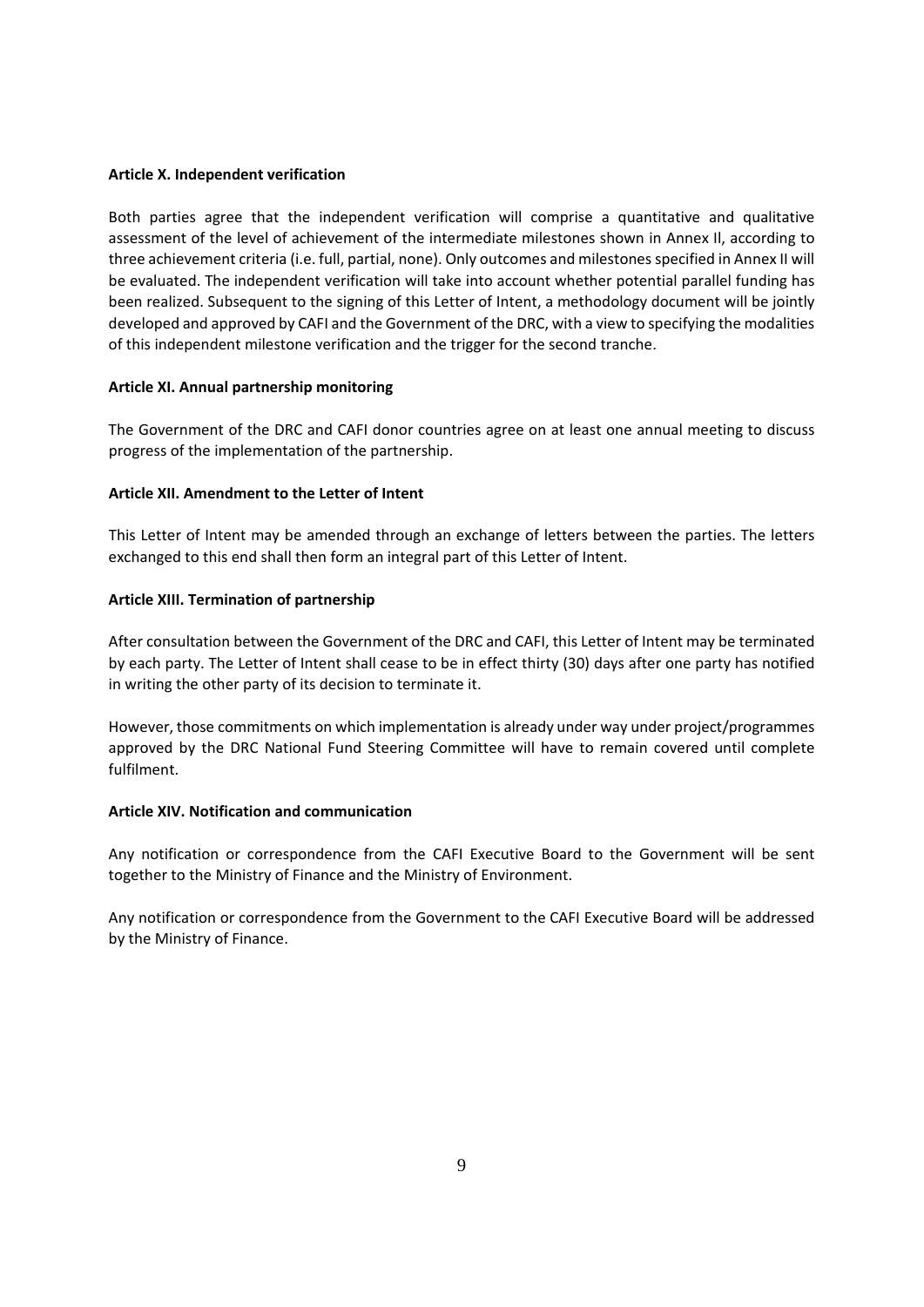#### **Article XV. Entry into effect**

This Letter of Intent shall enter into effect upon signature by the parties concerned on the date of the last signature.

## **Article XVI. RESERVE FOR MPTF**

1

The UNDP Multi‐Partner Trust Fund Office (MPTF Office), the CAFI Fund administrative agent, confirms that on the date of signature of this Letter of Intent, the Standard Administrative Agreements signed with the donors are adequate<sup>6</sup> and in conformity with the tentative initial schedule attached as Annex I. The MPTF Office will inform the CAFI Executive Board and the Government of DRC within thirty (30) days of any modification to the SAAs which may affect the terms of this Letter of Intent.

<sup>6</sup> Subject to the submission and assessment of the relevant reports, the demonstration of financial needs, the exchange rates at the time funds are received and the provision regarding parliamentary appropriations included in Annex B "Payment schedule" of the CAFI Fund Standard Administrative Agreement.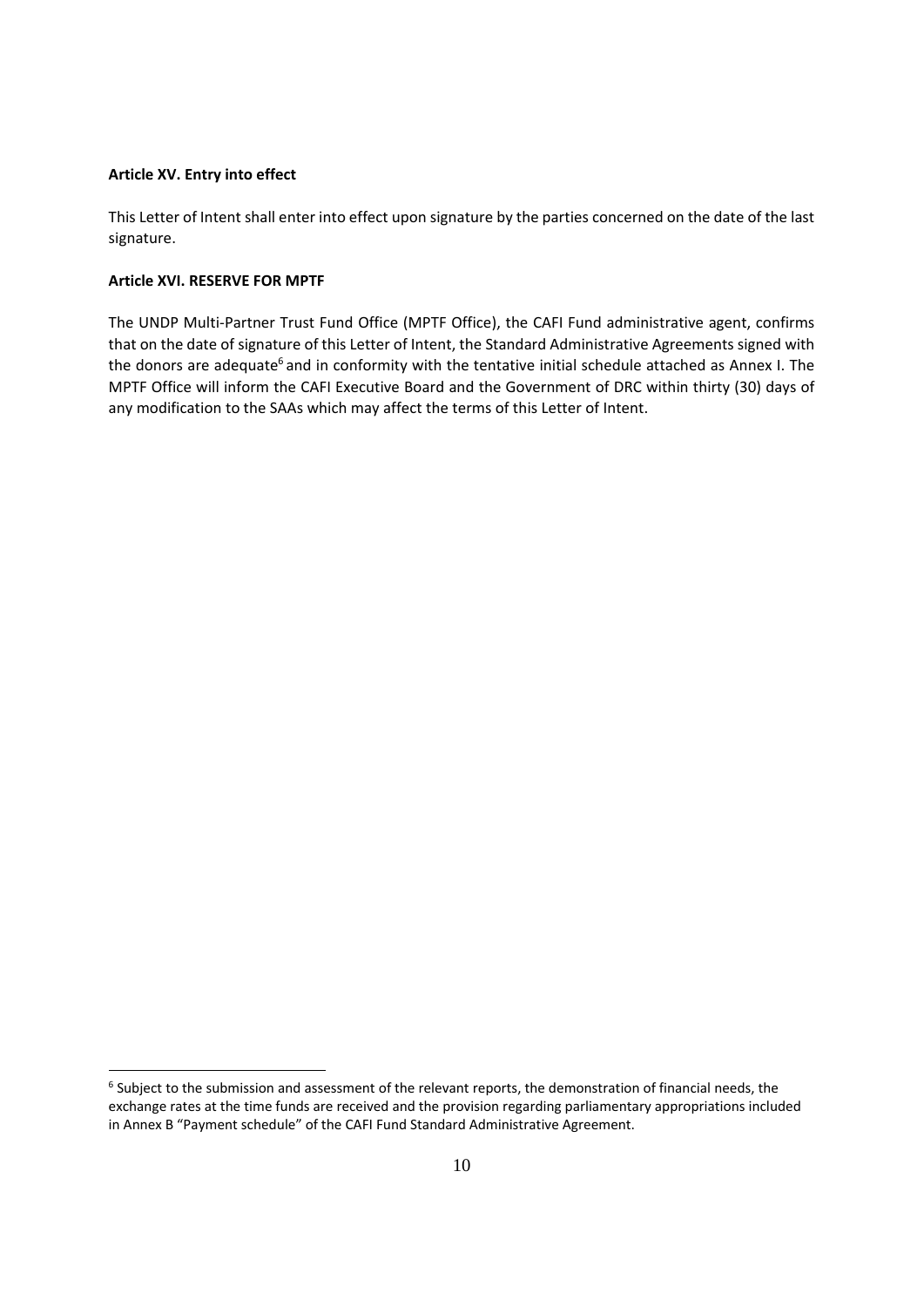IN WITNESS WHEREOF the undersigned, duly authorized thereto, have signed this Letter of Intent in English and French in duplicate.

# **For the DRC**

H.E Henri Yav Mulang Minister of Finance Democratic Republic of the Congo

Date

# **For CAFI**

H.E Vidar Helgesen Jennifer Topping Minister of Climate and Environment **Executive Coordinator** Kingdom of Norway **MultiPartner Trust Fund Office, UNDP** 

Date **Date** Date **Date** Date **Date**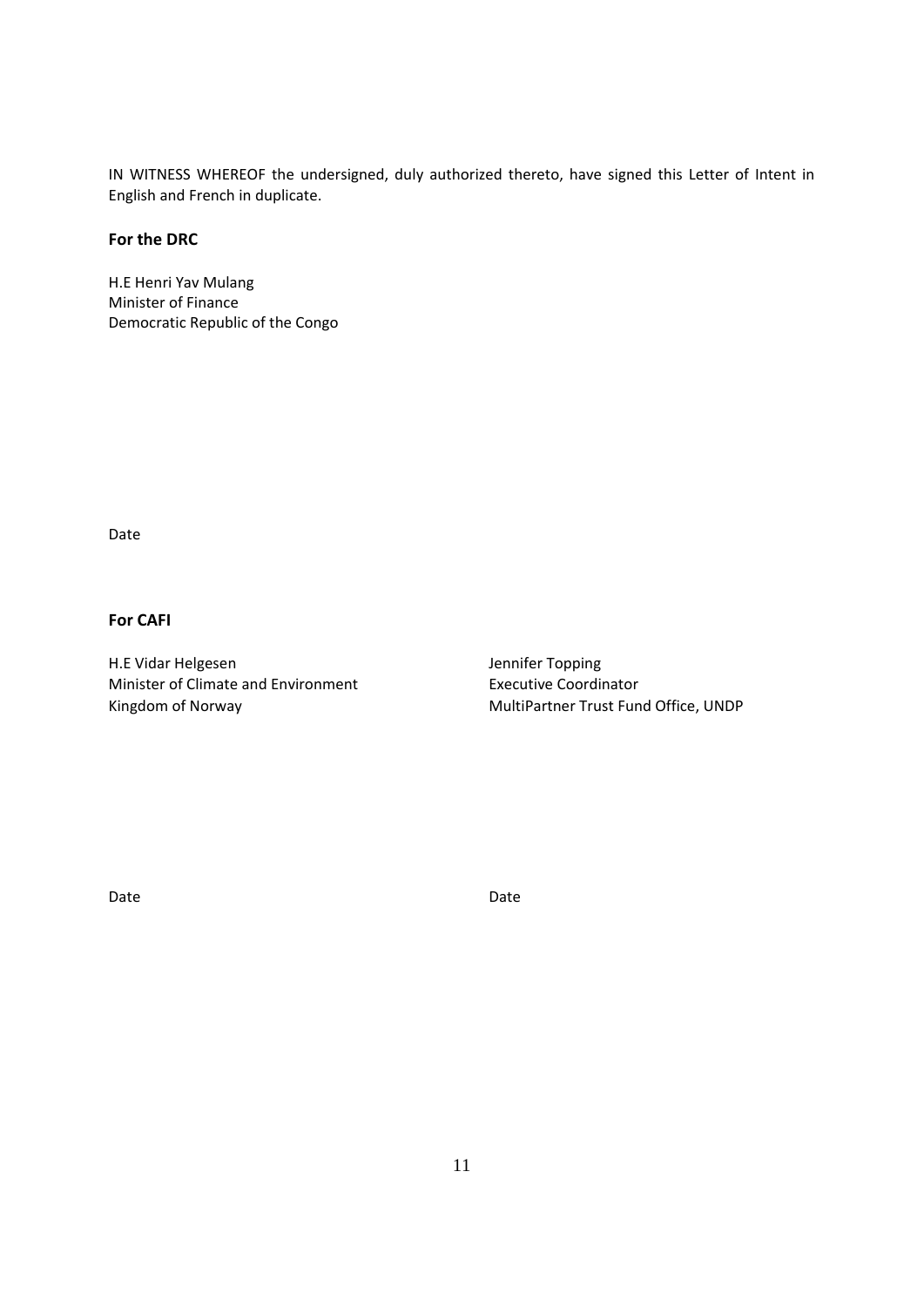**Annex I. Tentative schedule of sub‐tranches** 

| <b>DATE</b>                | CAFI funding (US\$) |
|----------------------------|---------------------|
| <b>July 2016</b>           | 40 million          |
| <b>March 2017</b>          | 40 million          |
| <b>March 2018</b>          | 40 million          |
| <b>First Tranche Total</b> | 120 million         |
| <b>March 2019</b>          | 40 million          |
| <b>March 2020</b>          | 40 million          |
| Second Tranche total       | 80 million          |
| <b>Total</b>               | 200 million         |

The tentative schedule above includes potential parallel funding from France (up to US\$ 4.5 million) and from UK (up to approximately £6 million, equivalent to approximately US\$ 8.5 million from DFID)<sup>7</sup>. Additional parallel funding from CAFI members<sup>8</sup> could be proposed subsequently.

The release of sub-tranches is subject to the fulfillment of the conditions in the CAFI Standard Administrative Arrangement. The release of the potential parallel funds will be the subject of parallel agreement between the Contributors and the implementation partners.

The tentative schedule can be modified to be consistent with programmatic delivery. Any change in the tentative schedule will not in itself affect the total amount (US\$ 120M\$/ NOK 960M) of the first tranche made available to DRC.

1

<sup>&</sup>lt;sup>7</sup> To be confirmed jointly by the Steering Committee of the National Fund and the Contributor, as per the criteria presented in article VII.

<sup>8</sup> Including from the European Union, and in consideration of the criteria presented in Article VII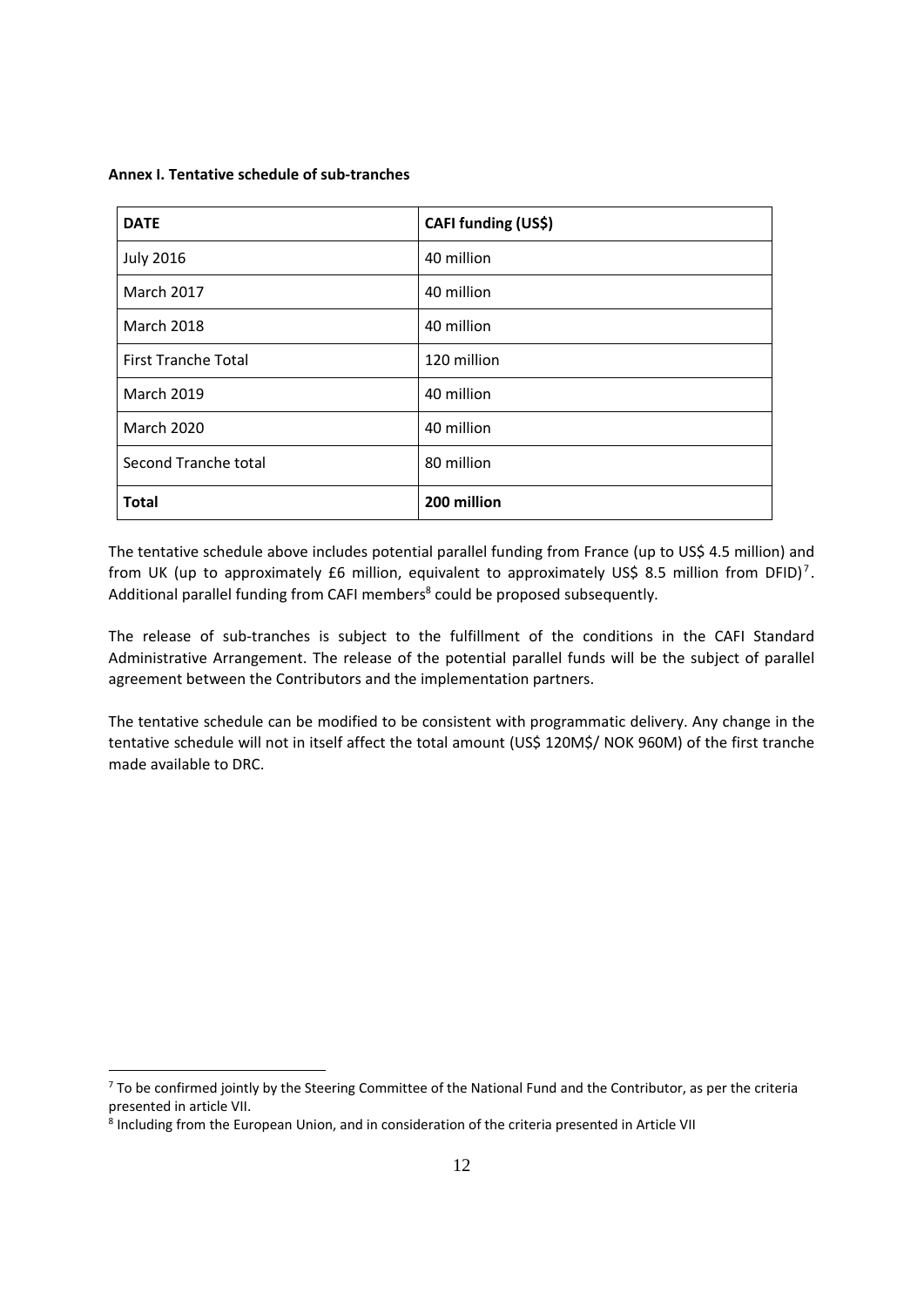#### **Annex II. Milestones**

**Objective 1. Agriculture** (US\$ 66.4 million*<sup>9</sup>* of which US\$ 48 million for integrated programmes)**: Develop and implement, in a participatory and transparent manner, an agricultural policy that contributes to rural development and national food security while limiting the current and future impact on forests**

### **2020 Milestones**

1

a. Agricultural policy adopted, integrating REDD+ challenges and land‐use principles, and promoting zero deforestation industrial agriculture supply chains, in accordance with globally recognized methodologies and standards that are currently under development at international level, in particular for the large scale commercial farms when land tenure issues can be addressed according to the Voluntary Guidelines for the Governance of Tenure of Land;

b. Data related to the spatial development of commercial plantations are updated and published on a regular basis on the national internet portal Terra Congo.

- a. Draft agricultural policy based on an updated diagnosis of agricultural challenges and opportunities, in particular related to forests, integrating transparent procedures for the allocation of agro-industrial concessions as well as guidelines for zero deforestation agroindustrial concessions, in accordance with globally recognized methodologies and standards that are currently under development at international level, as well as efforts to ensure local and indigenous communities' sustainable agricultural practices and limit the deforestation and forest degradation resulting from such smallholder agriculture;
- b. A system of satellite monitoring of the spatial development of commercial plantations integrated into the National System of Forest Monitoring (NSFM);
- c. System of agricultural guidance and input production/distribution in place in each REDD+ Integrated Programme by the end of the  $2<sup>nd</sup>$  implementation year, for a broad dissemination of sustainable agriculture technologies favorable to sedentarization and conforming to zoning plans.

<sup>9</sup> These figures and those indicated in the following objectives can be subject to revisions, upon discussion and approval of the CAFI Executive Board.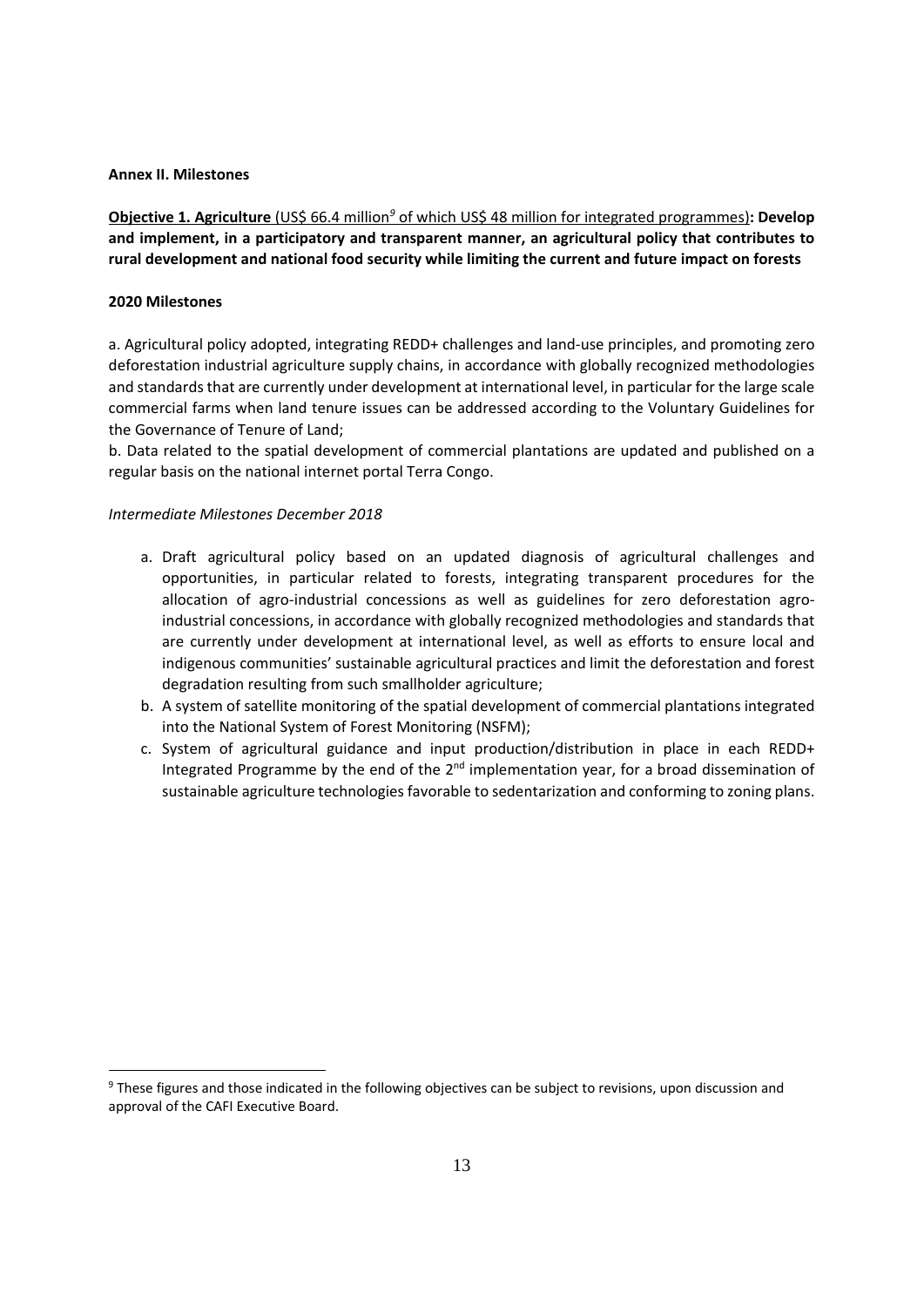**Objective 2. Energy** (US\$ 28 million of which US\$ 10.4 million for integrated programmes)**: Develop and implement, in a participatory and transparent manner, an energy policy for sustainable management of wood energy and partial substitute to the latter**

### **2020 Milestones**

a. Energy policy revised to include a sub-component aimed at sustainable management of wood-energy and developing alternatives to wood-energy;

b. Improved cook stoves disseminated and made use of in 10% of households (weighted average) in Kinshasa and provincial capitals where integrated programmes have been implemented;

c. Implementation of wood‐energy projects around large urban centres, based on existing studies and pilots, acting along the full value chain in order to diversify supply away from natural forests (sustainable plantations and agroforestry), improve carbonization efficiency through adapted technologies, and supporting the necessary policy and regulatory reforms, etc.

### *Intermediate Milestones December 2018*

- a. Completion of a feasibility study on alternative energies to substitute to wood-energy in urban areas, including renewable energies;
- b. Baseline studies conducted in Kinshasa and areas targeted by integrated programmes regarding energy production, consumption and efficiency in connection with the use of wood resources.

**Objective 3. Forests (**US\$ 29.6 million of which US\$ 4 million for integrated programmes**): Develop and implement, in a participatory and transparent manner, a forest policy for sustainable management of forest resources by multiple stakeholders in the sector, including local and indigenous communities, with particular emphasis on forest law compliance, governance and various local and community management models. DRC commits to strengthen oversight in existing forest exploitation areas and in the areas where potential new concessions will be attributed, in order to apply the forest law**

### **2020 Milestones**

a. Forest Code revision project, integrating advances and addressing challenges linked to sustainable industrial, artisanal and community forest management;

b. Illegal logging stabilized by 2020 and rapidly reduced to reach low levels by 2030;

c. Communication to UNFCCC of a Forest Reference Emission Level (FREL/FRL), for the areas covering the five current and former provinces of East and West Kasaï, Nord and South Kivu and Maniema;

d. Submission of Biannual Update Report (BUR) with updated results‐based data on REDD+ activities in the areas covering the current and former provinces of Bandundu, Equateur, Orientale, East and West Kasaï, Nord and South Kivu and Maniema, including an updated Greenhouse Gas Inventory.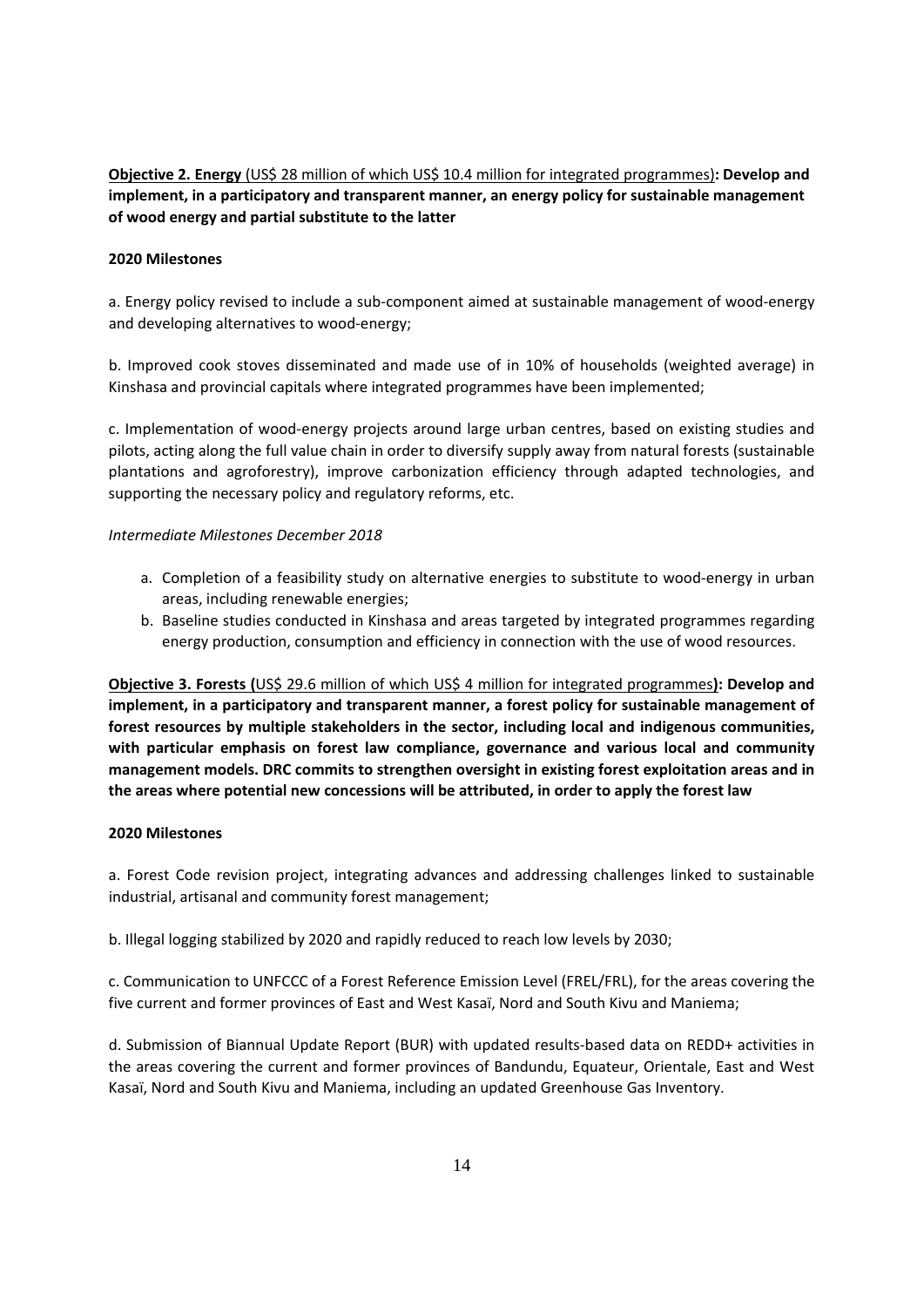- a. Forest policy adopted, as a result of a transparent and participatory process with all relevant stakeholders. The Government commits to present by the end of 2016 a formal draft Forest policy that has been the subject of a first cycle of consultations of different relevant stakeholders;
- b. The promotion and implementation of various sustainable local and community forest management models, will be an integral part of the forest policy, with rigorous standards and in accordance with Objective 6.
- c. Application of the provisions of the Forest Code to all existing industrial forest concessions. Concessions without approved, or at least formally and transparently submitted, management plans according to the conditions and deadlines set by the law and regulations in force, will be returned to the State by  $1<sup>st</sup>$  January 2019 at the latest;
- d. Facilitate the establishment, by 2017, of an independent and operational auditing mechanism, that ensures the respect of legal provisions and regulations for the sustainable management of forest resources and whose reports are made public, and measures are taken to address non‐conformity issues;
- e. An ambitious plan to fight illegal logging is elaborated, validated in a participatory way and progressively implemented, notably on the basis of the consideration of a Voluntary Partnership Agreement between the DRC and FLEGT to be promoted;
- f. The lifting of the Moratorium will depend upon the legal conditions defined in the Presidential Decree n° 05/116 dated 24 October 2005. The technical modalities for lifting the moratorium will integrate REDD+ and sustainable development objectives ‐including with regard to the geographic programming of future allocations at the three year horizon defined through a consultative process and in accordance with targeted land use planning at the relevant national and/or provincial level identifying the priority development zones of the forestry sector according ecological, geographic, economic, social and financial criteria, and taking into account climate change;
- g. In the context of the allocation of new industrial forest concessions, procedures planned in the Forest Code regarding (i) tendering, (ii) preliminary public inquiry and (iii) negotiations of the social clauses to the benefit of communities in the context of the specifications, will be implemented ensuring particularly high quality and transparency standards - including a declaration by representatives of neighboring communities notifying of their agreement in principle to initiate negotiations on the social clauses, as planned in the regulatory framework ‐ and in accordance with Objective 6;
- h. Communication to UNFCCC of Forest Reference Emission Levels (FRELs/FRLs) for the territory covering the three former priority provinces (Bandundu, Equateur, Orientale). The submitted FREL/FRLs will be developed in close consultations with all relevant stakeholders, including CAFI partners;
- i. Publication on the Terra Congo platform of deforestation data generated at national level by the national forest monitoring system.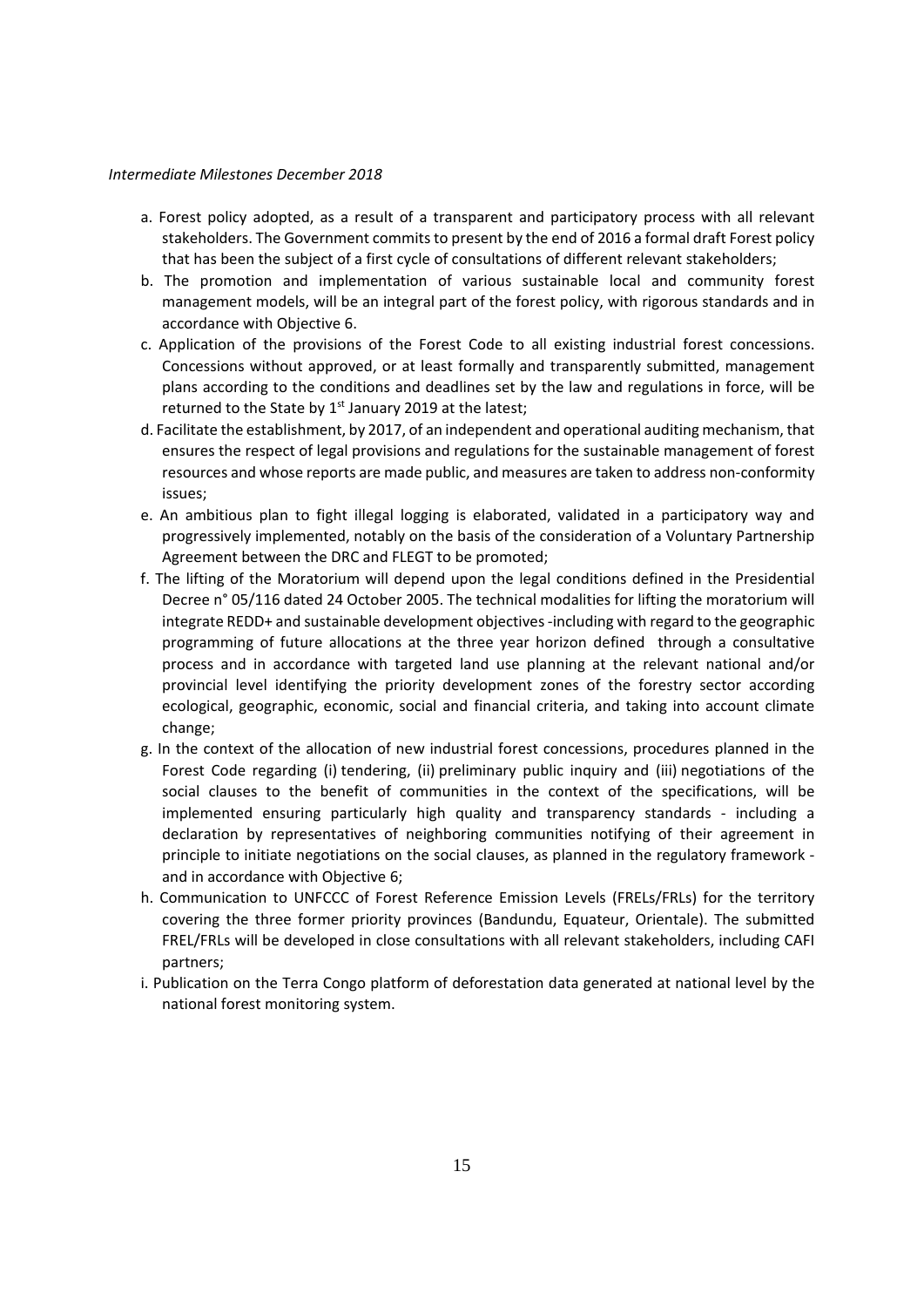**Objective 4. Mining and hydrocarbon standards** (US\$ 4.8 million of which US\$ 2.4 million for integrated programmes)**: Adopt and implement, in a transparent and participatory manner, REDD + standards for mining and hydrocarbon investments in forest areas in order to prevent, reduce and otherwise offset their impacts on forests**

# **2020 Milestone**

REDD+ standards developed, adopted, disseminated and implemented, to provide a legal framework for mining and hydrocarbon investments in forest zones, and definition and piloting of an independent auditing mechanism.

### *Intermediate Milestone December 2018*

a. REDD+ standards developed based on existing legislation, including the framework law on environment.

**Objective 5. Land‐Use Planning** (US\$ 21.6 million of which US\$ 12 million for integrated programmes)**: Develop and implement, in a transparent and participatory manner, a land‐use policy that organizes and optimizes the use of land and forest resources by the various national economic sectors, in respect** of rights recognized in the DRC legal system, in order to reduce the impact thereof on forests, reduce **conflicts and ensure sustainable development at national and local level**

# **2020 Milestone**

A land‐use planning policy respectful of forest resources and of local communities and indigenous peoples' rights and needs, and provincial land‐use master plans developed in all the areas of integrated programmes and validated in at least three areas of integrated programmes.

- a. Baseline analyses completed in view of the development of a land‐use planning policy integrating the objectives of the National REDD+ Framework Strategy;
- b. Methodological Guide developed, together with clear quality standards, for participatory zoning of village lands ‐ including lands used and occupied by local communities and indigenous peoples ‐ and territorial entities, within the framework of integrated programmes and based on already applied local planning approaches;
- c. A targeted effort to ensure that the geographical programmimg that is required to lift the moratorium on industrial forestry concessions will be realized in the framework of the land‐use planning approach.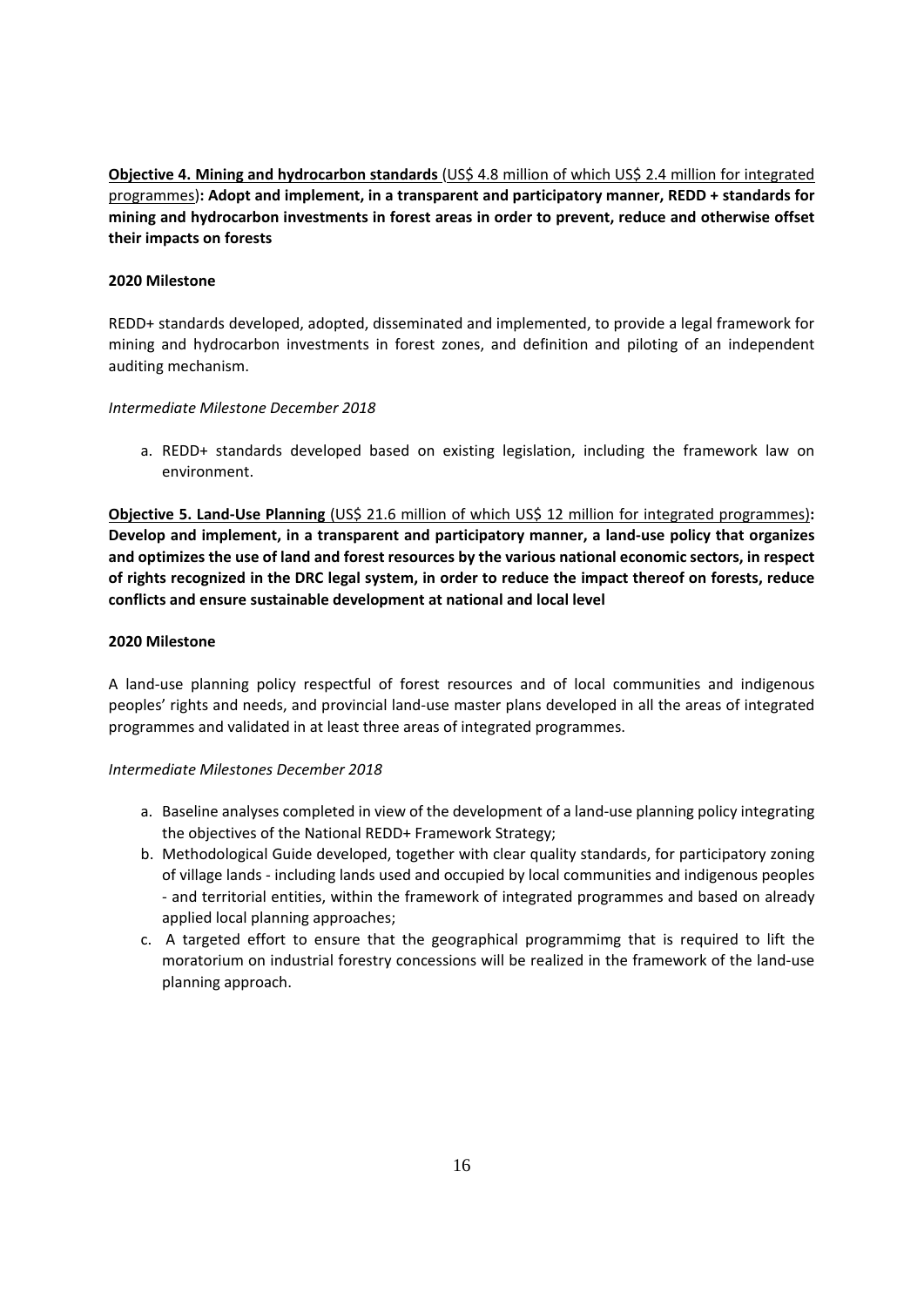**Objective 6. Land Tenure** (US\$ 11.2 million of which US\$ 3.2 million for integrated programmes): **Develop and implement in a participatory and transparent manner a land‐tenure policy that is equitable ‐ including with regard to gender, vulnerable people, local communities and indigenous peoples‐, and that could ensure the sustainable and non‐conflictual management of land and the clarification of tenure rights, with the goal of limiting the conversion of forest lands**

# **2020 Milestone**

Land-tenure policy adopted, being equitable - including with regard to gender, vulnerable people, local communities and indigenous peoples‐, ensuring sustainable and non‐conflictual management of land and the clarification of tenure rights, with the goal to limit the conversion of forest lands.

### *Intermediate Milestones December 2018*

- a. CONAREF operational for the preparation and implementation of the land-tenure reform, integrating a dialogue on the clarification of the recognition and securement of local land‐tenure rights;
- b. Methodological Guide developed to define provincial land‐management strategies within the context of integrated programmes, following good international practices and national laws;
- c. Support local communities in their requests for various sustainable local and community forest management models and in securing land tenure rights, especially in the context of integrated programmes.

**Objective 7. Population** (US\$ 12 million of which US\$ 4 million for integrated programmes)**: Support the participatory implementation of the National Multisectoral Strategic Plan for Family Planning, 2014‐ 2020**

### **2020 Milestone**

National Multisectoral Strategic Plan for Family Planning 2014‐2020 implemented, allowing for an increased Modern Contraceptive Prevalence Rate in target areas as stipulated by the National Multisectoral Strategic Plan (at least 1.5% percentage point increase annually).

- a. Strategy to support integrated programme areas defined by the Permanent Multisector Technical Committees for family planning, based on needs assessments;
- b. Elaborate and implement by 2017 a plan to consult stakeholders (government, implementing organizations, donors working in the targeted health zones, and local leaders and civil society) on the causal interlinkages between demography, natural resource management and development, including in relation to DRC's stated objective to become an emerging economy by 2030;
- **c.** The National Communication Strategy on family planning and women education implemented, taking into account the stated objectives of the National Strategic Plan with Multisector Vision for Family Planning 2014‐2020 and the Government goals toward the emerging economy by 2030.